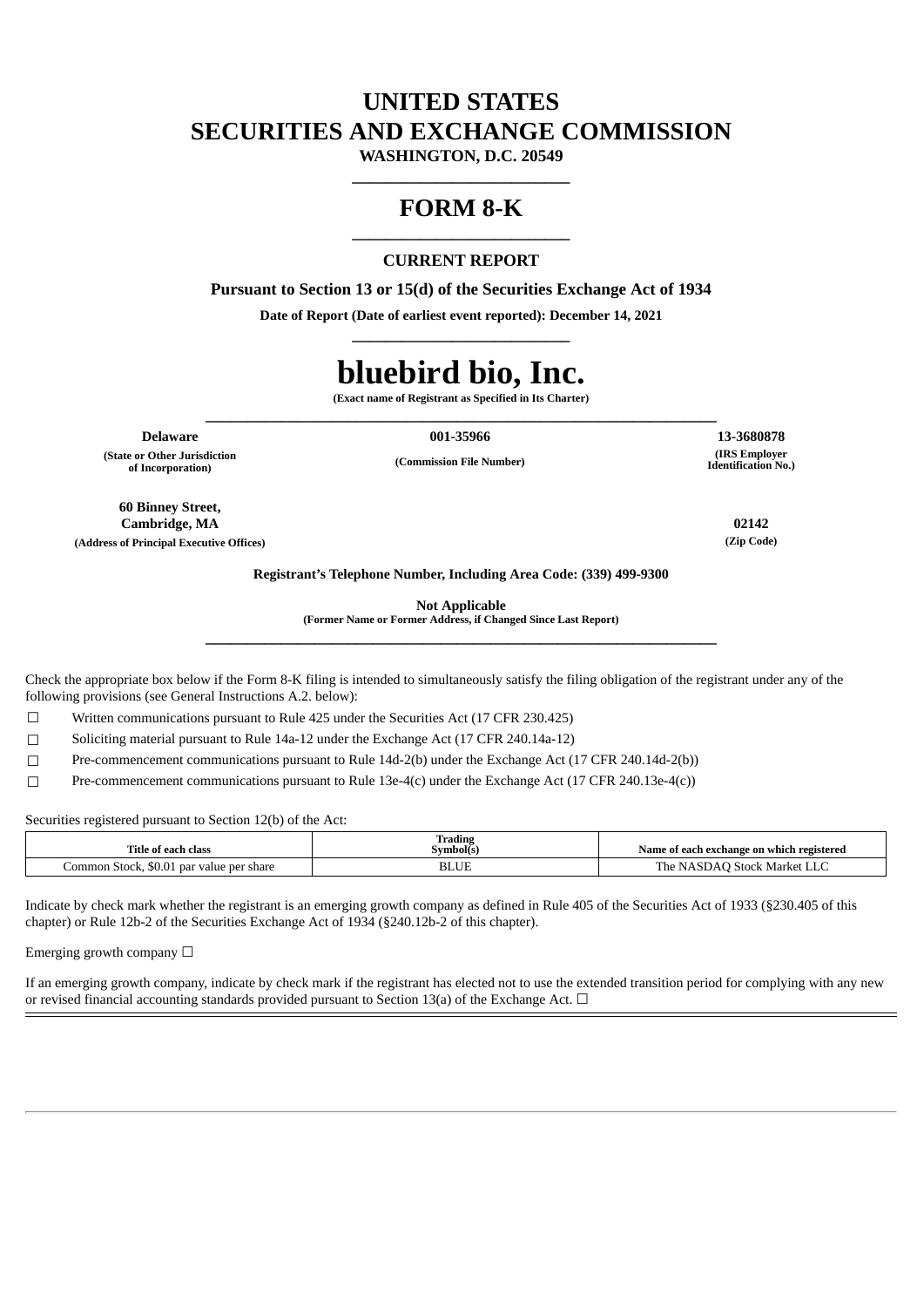### **Item 1.01 Entry into a Material Definitive Agreement.**

On December 14, 2021, bluebird bio, Inc. (the "Company") entered into a sub-sublease agreement (the "Sub-sublease") with Meta Platforms, Inc. ("Meta") for office space located in the building located at 50 Binney Street in Cambridge, MA (the "Premises"), that is the subject of a sublease agreement by and between the Company and Aventis Inc., dated April 16, 2019 as amended and currently in effect, and a master lease agreement by and between Aventis Inc. and ARE-MA Region No. 40, LLC, dated, March 25, 2015 as amended and currently in effect. The Company's purpose for entering into the Sub-sublease is to reduce its real estate commitments, in light of the completion of the November 4, 2021 spinoff of its oncology programs and portfolios into 2seventy bio, Inc., an independent, publicly-traded entity.

Under the terms of the Sub-sublease, and subject to the consent of Aventis Inc. and ARE-MA Region No. 40, LLC to the Sub-sublease, Meta will lease the entirety of the Premises at a fixed annual rent of approximately \$28 million, subject to annual increases, plus certain operating expenses and taxes, beginning upon the later of (i) the receipt of the aforementioned consents; or (ii) the delivery of the Premises to Meta, and ending on December 31, 2030, unless either terminated or extended by the parties in accordance with the terms of the Sub-sublease. If the Company has not delivered the Premises to Meta prior to December 31, 2022, then Meta shall have the right to terminate the Sub-sublease in its entirety.

The foregoing description of the terms of the Sub-sublease does not purport to be complete and is qualified in its entirety by reference to the full text of the Sub-sublease, which will be filed with the Company's Annual Report on Form 10-K for the period ending on December 31, 2021.